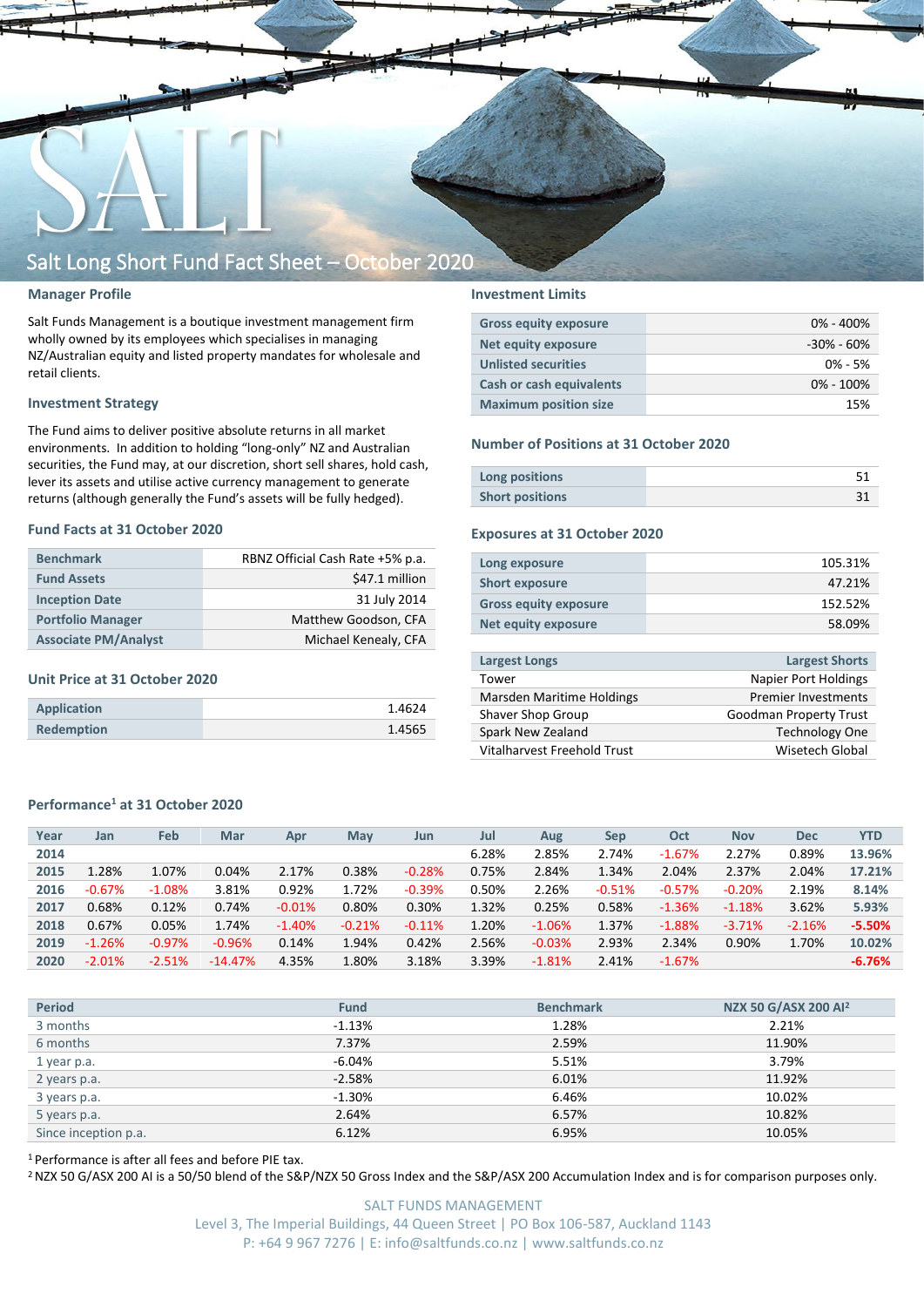## SALT

## Salt Long Short Fund Fact Sheet October 2020 Page 2 of 6

#### **Country Allocation at 31 October 2020 (Gross Equity Exposure) October 2020 Individual Stock Contribution**



#### **Fund Commentary**

Dear Fellow Investor,

After a strong month of returns in September, the Fund retraced somewhat in October, with a performance of - 1.67%. There was no single driver of any great note or concern but several of our key longs saw their share prices fall on moderate volumes and no news. We will discuss these in more detail shortly.

The Fund continued to deliver returns that are uncorrelated to equities. October saw only eight down-days for the 50/50 index of Australia and NZ, with an average return on those days of -0.63%. The Fund did its job by rising on six of the eight days, with an average return of +0.04%. Interestingly, it did this despite net length rising to a record 58.1% at monthend.

We are finding that the use of valuation as an investment rationale is throwing up a number of investment opportunities despite the Australian and especially NZ markets being driven by a seemingly endless bid in the TINA (there is no alternative) and GAAP (growth at any price) stocks. Several names which do not neatly fit into those buckets are being left behind. Given our investment style, 50% net long currently feels like what 30% used to be in terms of market exposure.

Some interesting research at month's end by the excellent Australian strategy team at GS illustrates just how sharply cheap stocks have under-performed expensive stocks in recent times.



Performance of individual factor portfolios shown relative to ASX 200



Source: FactSet, Goldman Sachs Global Investment Research

On their analysis, high PE stocks in Australia trade on an average forward PE of 43.2x which is 83% above the 20 year average, while low PE stocks are on an average forward PE of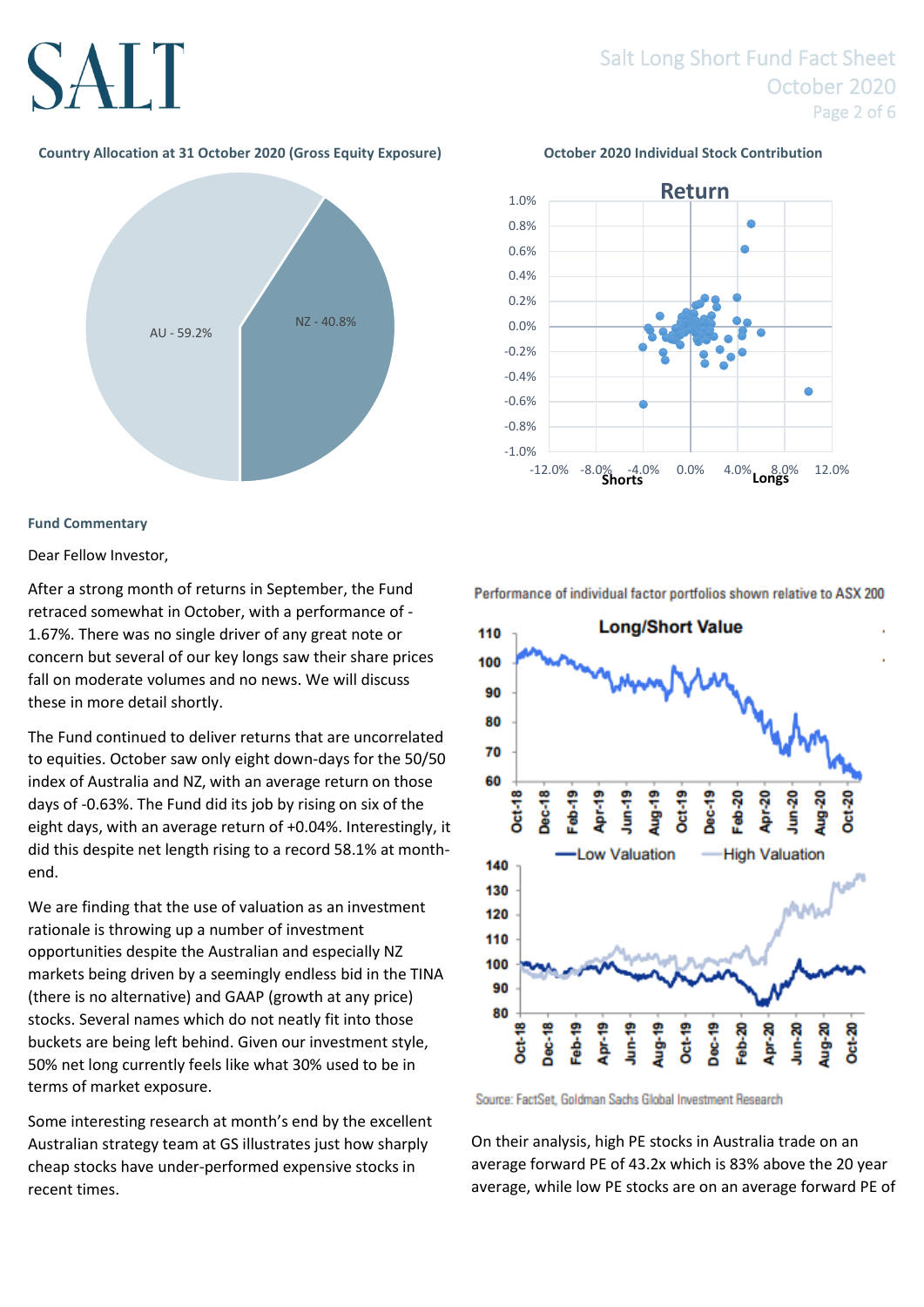### Salt Long Short Fund Fact Sheet October 2020 Page 3 of 6

# **SALT**

a mere 10.5x, which is just 15% above the 20 year average. Ultra-low interest rates and technological change provide partial explanations but this is a truly extraordinary divergence. Even worse, as can be seen in the second chart, the nominally high beta expensive stocks fell by far less when the market imploded in March.

In the US context, Wilson Advisory pointed out some data from Joel Greenblatt at Gotham AM, which noted that 261 US companies with a market cap above \$1bn lost money in 2019 and that at end-September, they were up by an average of +65% this year.

The Fund is drawn like a moth to the flame when we can find companies in the cheap valuation group which also have solid prospects. To be clear though, we are valuationconscious as opposed to being pure value investors – we own several high multiple growth names which appear on our analysis to have even stronger prospects than their share prices imply.

We would suggest that we are seeing a post-Covid bubble from retail investors and growth fund managers chasing the TINA and GAAP stocks. It has kept going for far longer than we ever dreamed it might, with the slashing of interest rates towards zero and the boom in Robinhood-style investors being key drivers. As this is written, the \$34.5bn IPO of Ant Financial is reportedly 870x over-subscribed, with Chinese and Hong Kong banks providing up to 33x margin leverage.

This is not unique in financial history and on our twitter-feed we found a great quote from a book published in 1688 called *Confusion De Confusiones* which described a bubble in the shares of the Dutch East India Company, whose ships carried tulip bulbs:

> "*A high price of shares causes concern to many who are not accustomed to it. But reasonable men need not be disturbed about the matter, since every day the position of the Company becomes more splendid…and the revenue from investments at fixed interest becomes less….interest on ordinary loans amounts to only 3 per cent a year…. Therefore, even the wealthiest men are forced to buy stocks, and there are people who do not sell them, when the prices have fallen, in order to avoid a loss. But they do not sell at rising prices either…because they do not know a more secure investment for their capital."*

In our view, equity markets globally have been driven by similar forces thanks to central bankers cutting rates to zero and below. NZ equities have been a stand-out in the extent

of their outperformance. Year-to-date, we are +5.2% versus Australia being -7.2% and the MSCI World Accumulation Index being +0.7%.

Over the course of the last year or two, we have seen several vicious but ultimately short-lived rotations out of momentum stocks and into cyclical and value names. We think the stars may be aligning for another rotation, led out of the US.

The US has already seen the beginnings of such a move, with 10-year bond yields rising from a low of 0.65% in September to 0.85% as this is written. This is a mix of perhaps pricing in a "blue wave" plus a degree of recovery beginning to become apparent in the US economy.

This letter is being written while we are in the final throes of the US election campaign. The best-case outcome for markets would be a Biden Presidency coupled with the Republicans clinging onto control of the Senate. This would see far greater predictability than the Trump years especially as regards trade policy, some degree of fiscal expansion and difficulty in enacting any of the more far-reaching Democratic polices.

A worst-case outcome for markets would be a relatively close election where the mid-West states of Pennsylvania, Michigan and Wisconsin are too close to call on the night. While polls suggest this is ultimately unlikely, these three states cannot begin counting their early votes until election day, so it could be quite some time before we have an outcome. It is generally viewed that the early and postal votes will heavily favour Democrats, meaning a superficially close result could occur on election night. There would be a massive effort from each side around counting these votes or preventing them being counted. Amidst cries of "fraud", the market could easily tank in this possible but somewhat unlikely scenario.

Parking this dire scenario, and at the risk of being utterly wrong, our expectation is we will see a "blue wave" of the Democrats winning the Presidency, possibly the Senate and definitely the House. Prediction markets lean moderately this way but the most important factor is that almost all nonpartisan surveys in the last few weeks have pointed to this outcome with solid Democrat leads in the key swing states. The non-partisan statistical analysis site fivethirtyeight.com gives Trump only a 10% chance of victory. The "shy Trump" voter could perhaps be a factor but the pollsters have generally corrected for their under-sampling of lesser educated white voters compared to 2016 and the undecided voter segment is low. Turn-out also appears to be high in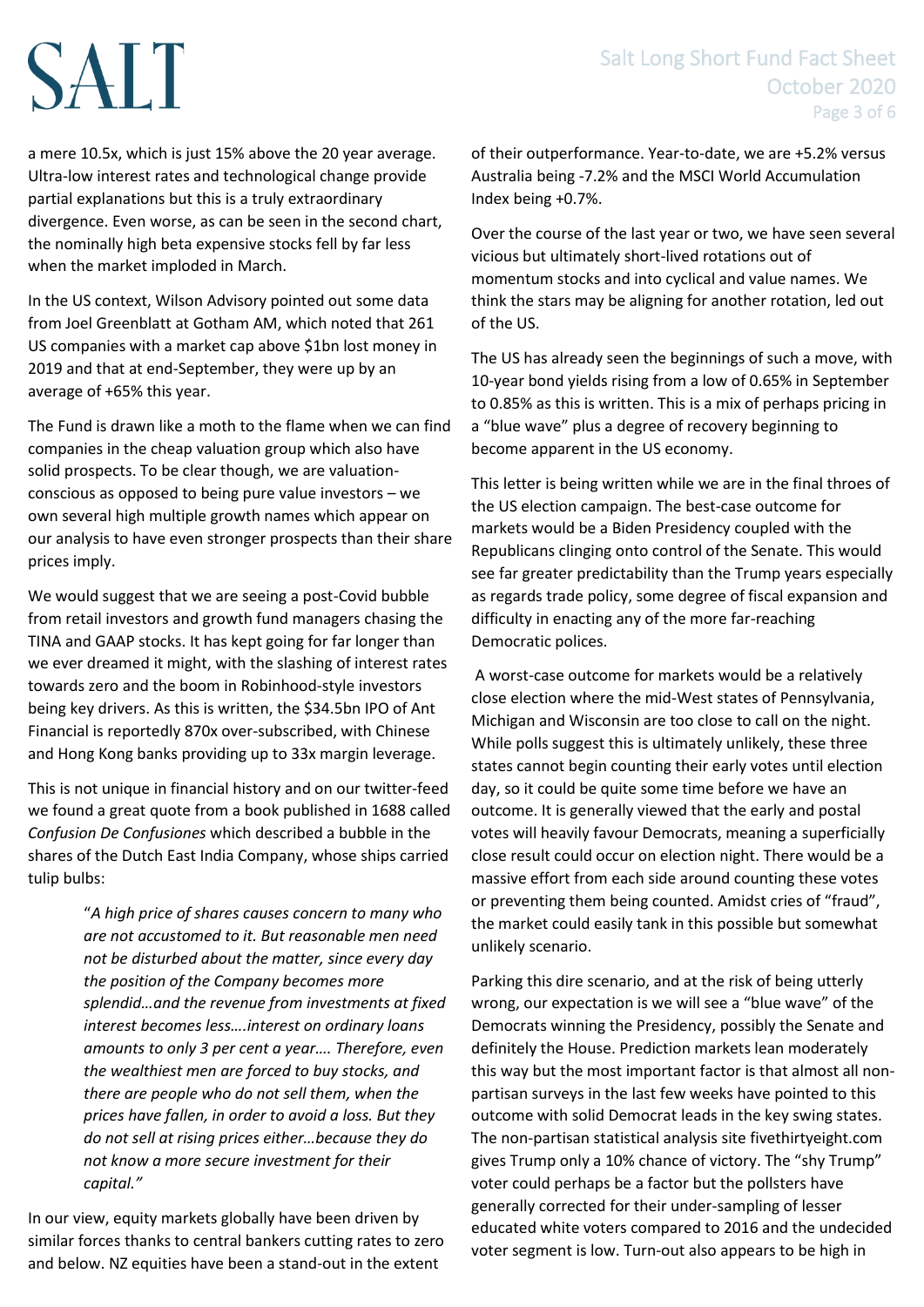## Salt Long Short Fund Fact Sheet October 2020 Page 4 of 6

# SALT

battle-ground states which would normally tend to favour the Democrats.

If this is the outcome, then expect a highly expansionary fiscal policy. This would give a boost to cyclical stocks and would likely see a continuation of the recent rise in bond yields due to both expectations of higher inflation and concerns regarding the sustainability of the vast and growing US debt impost. This might spark a rotation from TINA and GAAP stocks into cyclicals. We sourced the chart below from ANZ Bank and it shows just how dire the fiscal outlook is.



#### Source: Congressional Budget Office

While major fiscal stimulus may be good news for some companies' top lines, this will be more than offset by other impacts. A lift in the company tax rate from 21% to 28% and a doubling of the GILTI tax rate for US companies' low-taxed foreign subsidiaries would impact S&P500 earnings by approximately 10% according to various strategists' estimates. Further, a sharp lift in the capital gains tax rate for high income earners will see past winners sold prior to enactment. A far more vigorous anti-trust policy could also have implications for the likes of Amazon and Google. A mooted lift in the minimum wage would also impact profits.

Put this together and a sharp market reaction is quite possible. However, rather than selling everything in a panic, we would suggest beyond this initial response, the key question is whether it changes anything in the stance of central banks. They appear fixated on the continued aggressive use of QE, which is inflating equity and housing markets but doing little to help the real economy except via trickle-down wealth effects. Central banks are certainly creating inflation but the tools they are using mean it is confined to asset markets rather than the general price level.

We can think of four possible warning signs of a more fundamental change: 1) generalised inflation pressures do finally start to be generated and while central banks will hesitate to tighten, long bond yields would rise sharply; 2) one or two central banks give up on the folly that is QE and experiment with helicopter money which will actually make its way into the real economy and generalised inflation; 3) a robust vaccine is found; 4) current murmurings about the unfairness and risks of gathering asset market bubbles turn into outright political revulsion which drives change.

Summing this up, we think the most likely scenarios form the US election see markets weaken and a shift from TINA/GAAP into cyclicals. We are net short the former and net long the latter. However, aside from the style spill-overs, the direct effects on NZ and Australian companies will be more limited aside from higher taxes for those with large US divisions. Thereafter, does anything really change in terms of the central bank settings that are driving markets? Not yet.

Returning to our portfolio, this macro backdrop has seen us lift our net length over the last several months to about as long as we can get it at 58%. Relatively small shorts in the TINA and GAAP segments deliver an awful lot of bark for their size. On the other side of the coin, we are finding numerous attractive long opportunities which have been left behind and look attractive relative to current repressed discount rates. Key names include:

- Tower Limited (TWR) we have talked about TWR ad infinitum and it is a large long which hasn't yet worked. They report on 25 November and we expect a good result relative to the conservative guidance they gave back in May. More importantly, the successful implementation of their industry-leading IT system has allowed significant job cuts, which will barely impact the Sept20 year but should have a major impact in Sept21. We forecast it as being on a forward PE of just 6.8x, assuming they utilise their entire reinsurance allowance (likely given the early hit from the Lake Ohau fires).
- Marsden Maritime (MMH) another long-standing name which has worked very well from when we first bought it but which is now 18% below its pre-Covid peak. It is on an EV/EBITDA of circa 16x versus 32x for Port of Tauranga and has a strong growth profile from avocadoes, yellow kiwifruit, some cargo shifting from Auckland as transport linkages improve, major property development upside, and the naval dry-dock likely to move there. The latter could be a massive catalyst in the relatively near future.
- Spark (SPK) we have built up a large long in SPK as our TINA play. We see their gross yield of 7.7% as relatively assured and this is far more attractive than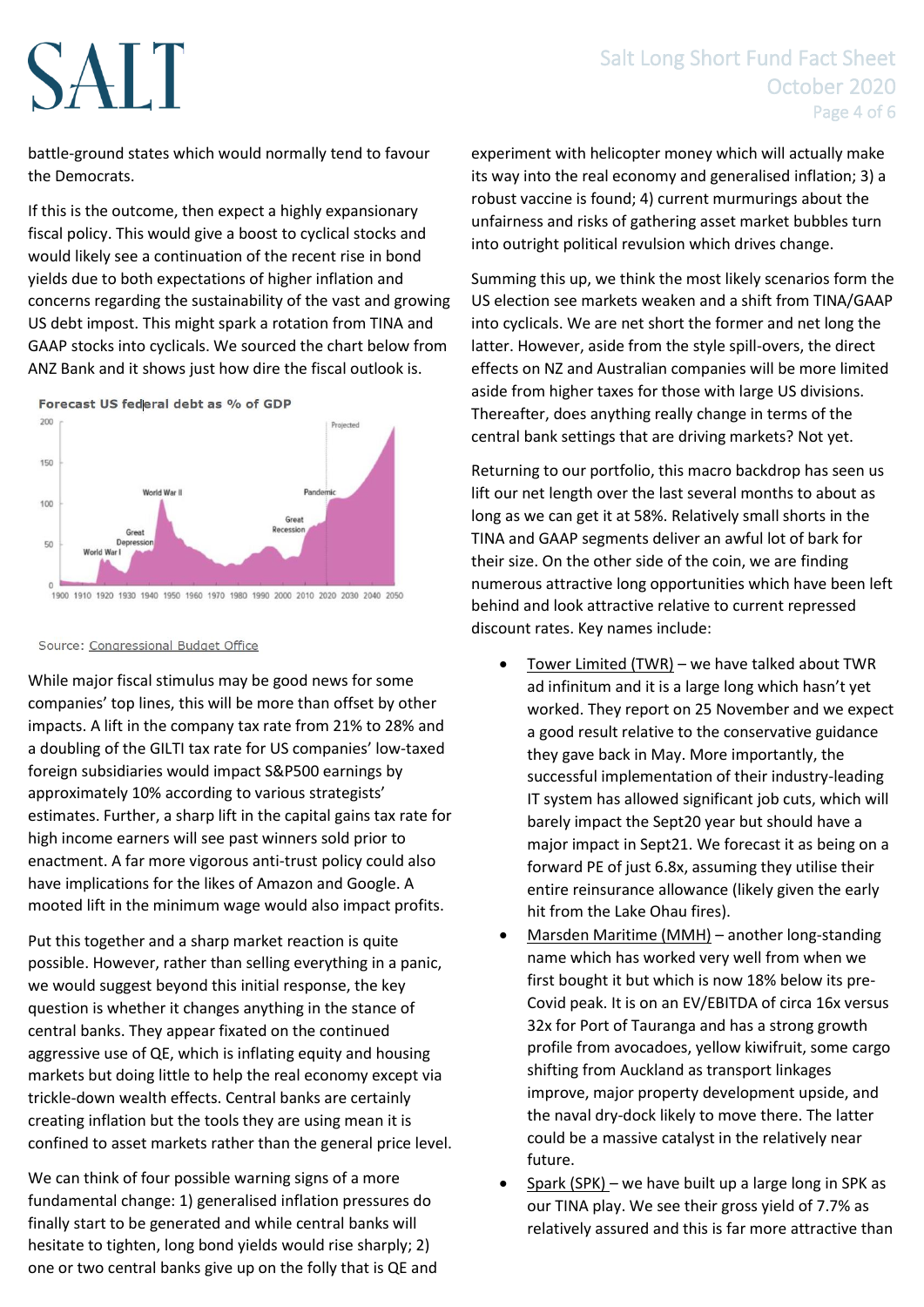SALT

the 3-4% gross yields from NZ property stocks which are surely near their cyclical peaks.

- Vitalharvest (VTH) they are the landlord for most of Costa Group's citrus groves and berry farms. They trade at \$0.77 versus their \$1.00 listing price as they come off a drought-affected season which hits them via a partially variable rental stream. This year is looking far better and they are on a forward cash dividend yield of 6.9% growing to 7.5%. Their fixed rental stream has a major upward reset in five year's time. We think it is in both Costa and VTH's interests to renegotiate the entire lease early, which could see a large dividend uplift.
- Shaver Shop (SSG) their AGM late-month talked to a continuation of exceptional sales growth. Since then, the Victorian lockdown has helpfully been lifted. This has been an excellent albeit volatile investment for the Fund and we see far more upside to come as they are only on a PE (ex-non-cash amortisation) of circa 10x, have net cash and have strong continuing growth from their genuine omnichannel model as well as category expansion potential. The multiple looks low given the growth outlook.
- Graincorp (GNC) we built a large long on weakness during the month as Australia is set for its third best season in history, while difficult global conditions are driving high grain prices. GNC's crop insurance arrangements take away some of the upside but we think they retain more than the market believes given the sheer size of the harvest. The share price appeared to fall due to rains which hurt some farmers but will help others. It is now 20% below recent highs.
- Emeco (EHL) their equity raising dealt with any possible gearing questions and they are now on a forward PE of just 5.8x and are at 80% of NAV. Their coal segment is difficult but pricing has moved up a little off bottom. Base metals and gold are booming, with EHL busily refocusing its equipment away from coal.
- Tabcorp (TAH) online gaming is booming and TAH should be benefitting via both their lotteries and wagering businesses. While TAH's wagering has lost share to competitors due to their enforced retail outlet closures, they should still be strongly up overall and the outlets have reopened in time for the all-important Spring Carnival. TAH has drifted 10% off recent post-Covid highs and is over 30% below

pre-Covid levels. It is on a high single digit free cashflow yield.

The performance of the Fund in October saw an estimated return of -1.42% (pre tax and fees). This was composed of +0.39% from the long book and -1.81% from the short side. Our overall winners-to-losers ratio was weaker than it had been for some time at a disappointing 48%, which reflected that far fewer of our longs working than we would have hoped in the period.

The biggest headwind was our large, long-held position in Tower (TWR, -5%) which fell for no fundamental reason that we could pin-point. The Lake Ohau fires were unhelpful in removing potential upside from the Sept21 year but everyone models it as hitting their reinsurance limit in any case. In this world it is rare to find a business on a forward PE of 6.8x, which has growth thereafter and which is through its investment hump. We will keep the faith.

The second key detractor was our short in Netwealth Group (NWL, +13.8%), which thankfully closed well off its intramonth highs and allowed us to cover off some of what had been an increasingly large position. The catalyst we saw had been falling short term interest rates leading to earnings downgrades but it has become apparent that those buying it simply don't care about that or its valuation and are far more focused on it being a long term "winner" in the platform space.

Smaller headwinds were led by the aforementioned Emeco Holdings (EHL, -9.5%). We had thought that their equity raising several months ago removed any balance sheet questions and would open the way to a solid rally. Instead, it has been lumped in as suffering from the structural travails of coal. This is true but overlooks that coal appears to have reached a cyclical bottom post-Covid, that EHL is growing rapidly in gold and base metals and that the share price has fallen from an issue adjusted pre-Covid high of \$2.75 to just \$0.75.

Other laggards included our premature long in Coronado Coal (CRN, -22%) which we built up during the month as coking coal inventories are falling with prices lifting off bottom. The market is tightening right up but the soft Chinese ban on Australian coal is clearly a short-term issue although as a commodity it is fungible into other markets. Kina Securities (KSL, -6.9%), Aurizon Holdings (AZJ, -11.3%) and Spark NZ (SPK, -4.5%) also weighed on returns.

Our largest winner by some distance was Pacific Edge Biotechnology (PEB, +14.3%) which predictably surged on its